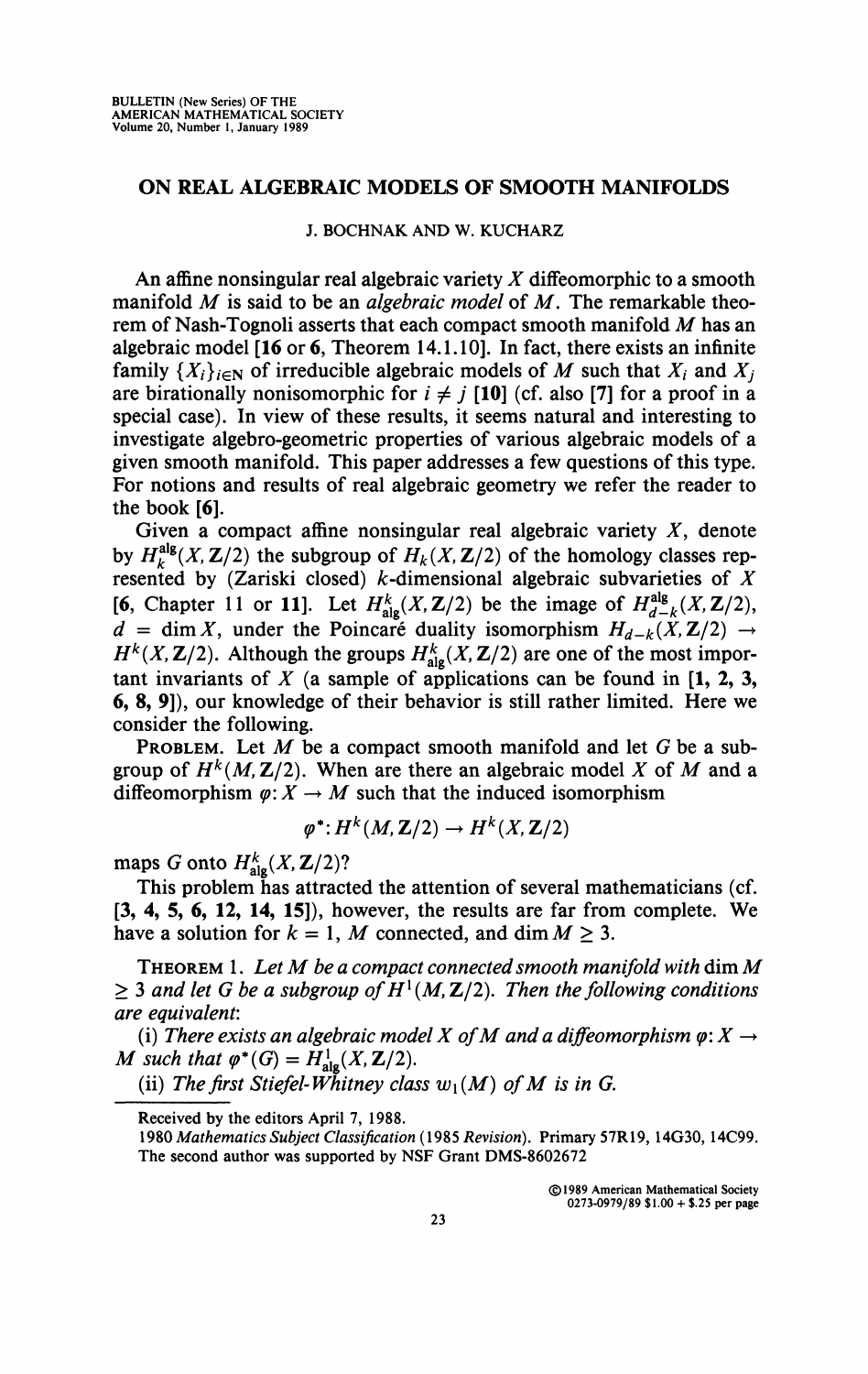*In particular, if M is orientable, then* (i) *is always satisfied.* 

For smooth surfaces and  $k = 1$  we have only a partial, but quite satisfactory, solution. First let us define the following invariants of a compact nonsingular real algebraic surface *X:* 

$$
\beta(X) = \dim_{\mathbf{Z}/2} H^1_{\text{alg}}(X, \mathbf{Z}/2),
$$
  

$$
\delta(X) = \dim_{\mathbf{Z}/2} \{ v \in H^1_{\text{alg}}(X, \mathbf{Z}/2) | v \cup v = 0 \}.
$$

If *X* is connected, orientable (resp. nonorientable of odd topological genus), then  $\beta(X) = \delta(X)$  (resp.  $\beta(X) = \delta(X) + 1$ ; indeed,  $w_1(X)$  is in  $H^1_{\text{alg}}(X, Z/2)$ ) [6, Theorem 12.4.8] and  $w_1(X) \cup w_1(X) \neq 0$ . For X connected, nonorientable of even topological genus, one has either  $\beta(X) = \delta(X)$  or  $\beta(X) =$  $\delta(X)$  + 1 and, in accordance with Theorem 2 below, all topologically possible cases can be realized algebraically.

THEOREM 2. *Let M be a compact connected smooth surface of genus g.*  (i) If M is orientable (resp. nonorientable of odd genus) and  $\beta$  is an *integer satisfying*  $0 \le \beta \le 2g$  (resp.  $1 \le \beta \le g$ ), then there exists an *algebraic model*  $X_{\beta}$  *of*  $M$  *with*  $\beta(X_{\beta}) = \beta$ .

(ii) If M is nonorientable of even genus and  $\beta$  and  $\delta$  are integers satisfying *either*  $\beta = \delta$ ,  $1 \leq \beta \leq g - 1$ , or  $\beta = \delta + 1$ ,  $2 \leq \beta \leq g$ , then there exists an *algebraic model*  $X_{\beta,\delta}$  *of M such that*  $\beta(X_{\beta,\delta}) = \beta$  *and*  $\delta(X_{\beta,\delta}) = \delta$ *.* 

Our interest in the invariants  $\beta(X)$  and  $\delta(X)$  is explained by the fact that they determine the projective module group  $K_0(R(X))$  of the ring  $R(X)$  of regular functions from X to **R**.

THEOREM 3. (i) *Let X be a compact connected affine nonsingular real algebraic surface. Then* 

$$
K_0(\mathcal{R}(X)) \cong \mathbf{Z} \oplus (\mathbf{Z}/4)^{\beta(X) - \delta(X)} \oplus (\mathbf{Z}/2)^{\beta(X) + 1 - 2(\beta(X) - \delta(X))}.
$$

(ii) *As X runs through all algebraic models of a compact, connected surface M of genus g, then the groups*  $K_0(R(X))$  *take, up to isomorphism, precisely q(M) values, where* 

$$
q(M) = \begin{cases} 2g + 1 & \text{if } M \text{ is orientable,} \\ g & \text{if } M \text{ is nonorientable and } g \text{ is odd,} \\ 2g - 2 & \text{if } M \text{ is nonorientable and } g \text{ is even.} \end{cases}
$$

*2 aroved in*  $\overline{191}$  while *(ii)* follows immediately fractional Condition  $\langle i \rangle$  is proved in [9], while  $\langle ii \rangle$  follows immediately from  $\langle i \rangle$ <br>d Theorem 2 and Theorem 2.<br>Here is another application. Given a compact affine nonsingular real

algebraic variety X, let  $C^{\infty}(X, S^1)$  denote the topological group of  $C^{\infty}$ algebraic variety *X*, let C°(*X*, S°) denote the topological group of C°<sup>{7}</sup> mannings from *X*<sup>{7}</sup> to the unit circle  $S<sup>1</sup> = \{z \in C | |z| = 1\}$  (the group mappings from *X* to the unit circle  $S = \{z \in C|\overline{z}\} = \overline{Y}$  (the group<br>structure on  $C^{\infty}(X, S^1)$  is induced from that on  $S^1$  and the topology is structure on C°( $\overline{X}$ ,  $\overline{S}$ ) is induced from that on S<sup>*l*</sup> and the topology is<br>the  $\overline{C}^{\infty}$  one) Let  $\overline{P(Y|S)}$  be the closure in  $\overline{C}^{\infty}(Y|S^1)$  of the subgroup the C<sup>∞</sup> one). Let  $\mathcal{R}(X, S^2)$  be the closure in C<sup>∞</sup> $(X, S^2)$  of the subgroup<br> $\mathcal{R}(Y, S^1)$  of requier mannings from Y to S<sup>1</sup>. Below we are concerned with *k(X, S<sup>x</sup> )* of regular mappings from *X* to *S{ .* Below we are concerned with the quotient group

$$
\Gamma(X) = C^{\infty}(X, S^1) / \overline{\mathcal{R}(X, S^1)}.
$$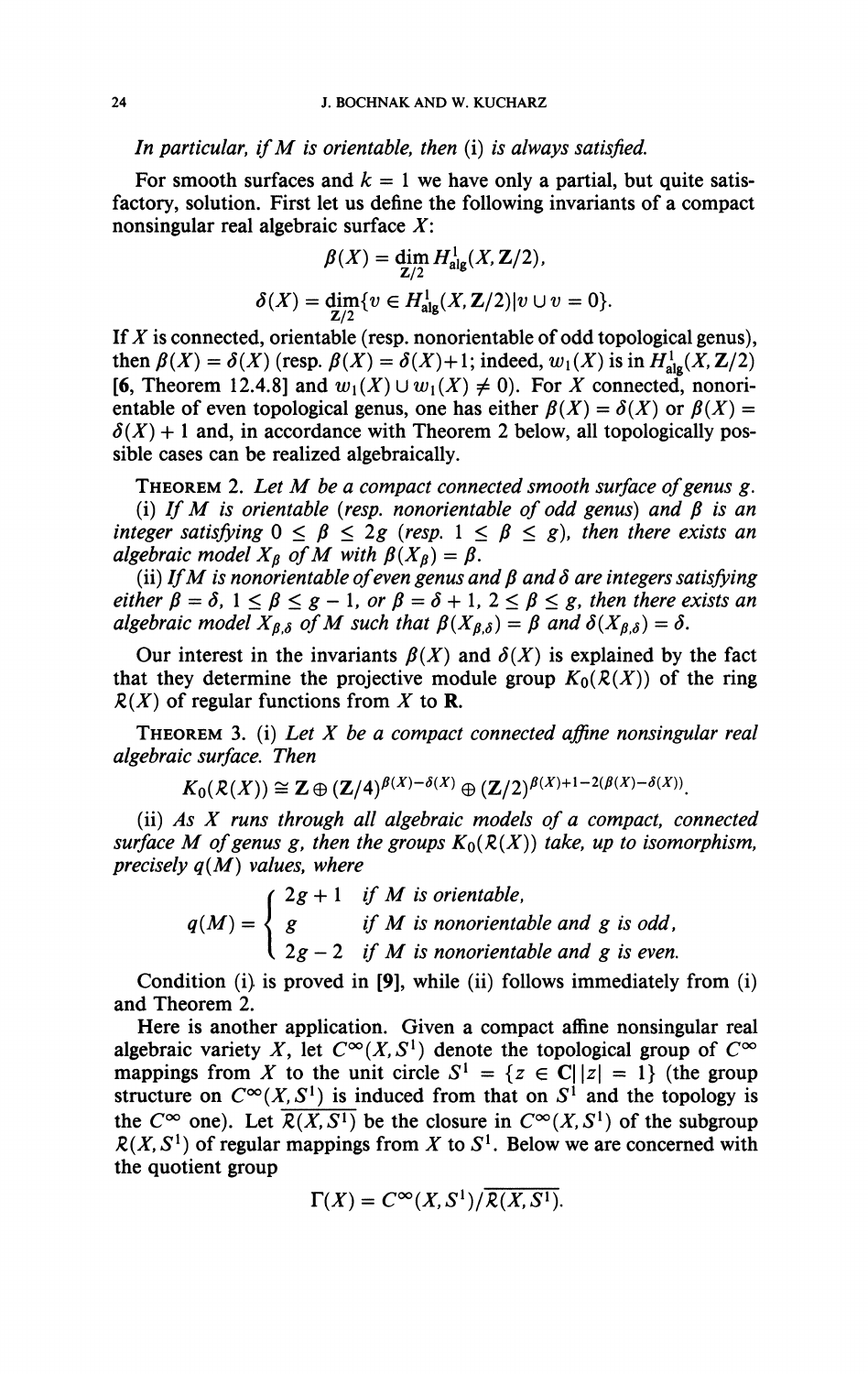THEOREM 4. *Let M be a compact connected smooth manifold with*  dim M  $\geq$  2. Let

$$
r_M: H^1(M,\mathbf{Z}) \otimes \mathbf{Z}/2 \to H^1(M,\mathbf{Z}/2)
$$

*be the canonical monomorphism and let* 

$$
\alpha(M) = \begin{cases} \text{rank } H^1(M, \mathbf{Z}) - 1 & \text{if } M \text{ is nonorientable,} \\ \text{and } w_1(M) \in \text{Image } r_M, \\ \text{rank } H^1(M, \mathbf{Z}) & \text{otherwise.} \end{cases}
$$

(i) For each algebraic model X of M, one has  $\Gamma(X) \cong (\mathbb{Z}/2)^s$  for some s *with*  $0 \leq s \leq \alpha(M)$ *.* 

(ii) For each integer s satisfying  $0 \leq s \leq \alpha(M)$ , there exists an algebraic *model X<sub>s</sub>* of M with  $\Gamma(X_s) \cong (\mathbb{Z}/2)^s$ .

SKETCH OF PROOF. Let *X* be a compact affine nonsingular real algebraic variety. By [8, Theorem 1.4], a mapping f in  $C^{\infty}(X, S^1)$  is in  $\overline{\mathcal{R}(X, S^1)}$  if and only if  $f^*(H^1(S^1, \mathbb{Z}/2))$  is contained in  $H^1_{\text{alg}}(X, \mathbb{Z}/2)$ . It follows that  $\Gamma(X)$  is isomorphic to the quotient group  $A/B$ , where  $A = \text{Image } r_X$  and  $B = A \cap H^1_{\text{alo}}(X, \mathbb{Z}/2)$ . This implies (i) and, applying Theorems 1 and 2, also (ii).

Proofs of Theorems 1 and 2 are quite involved. Here we can only sketch the proof of Theorem 1.

The implication (i)  $\Rightarrow$  (ii) is well known (cf. [6, Theorem 12.4.8]). Suppose then that (ii) holds. One easily finds a  $C^{\infty}$  embedding  $i: M \to P$  of *M* into the product  $P = \mathbb{R}P^{k_1} \times \cdots \times \mathbb{R}P^{k_r}$  of real projective spaces with  $i^*(H^1(P, \mathbb{Z}/2)) = G$ . It requires some care to construct a compact smooth surface *S* in *M* such that  $j^*(v) \neq 0$  for all *v* in  $H = H^1(M, \mathbb{Z}/2) \setminus G$ , where  $j: S \to M$  is the inclusion mapping, and *S* bounds a compact smooth submanifold *W* of *M* with the property that the normal vector bundles of  $i(W)$  in  $i(M)$  and P are trivial. Using the triviality of the normal vector bundle of  $i(W)$  in P, one shows the existence of a  $C^{\infty}$  diffeomorphism  $h: P \to P$ , arbitrarily close in the  $C^{\infty}$  topology to the identity mapping, such that  $Y = h(i(S))$  is a nonsingular algebraic subvariety of P (cf. [12, §2]). Moreover, and this is the hard part of the construction, *h* can be chosen in such a way that  $H^1_{alg}(Y, \mathbb{Z}/2) = 0$ . To achieve this, one uses, in particular, appropriate real algebraic versions of the theorem of Gherardelli [13, Theorem 6.5] and the theorem of Noether-Lefschetz-Moishezon [13, Theorem 7.5] concerning the Picard group of complex projective varieties.

Since  $H^*_{\text{ale}}(P, \mathbb{Z}/2) = H^*(P, \mathbb{Z}/2)$  and *Y* has trivial normal vector bundle in  $N = h(i(M))$ , it follows from [1, Proposition 2.8] that there exist a positive integer q and a  $C^{\infty}$  embedding  $e: N \times \{0\} \to P \times \mathbb{R}^q$ , arbitrarily close in the  $C^{\infty}$  topology to the inclusion mapping  $N \times \{0\} \rightarrow P \times \mathbb{R}^q$ , such that  $X = e(N \times \{0\})$  is a nonsingular algebraic subvariety of  $P \times$  $\mathbb{R}^q$  containing  $Y \times \{0\}$ . Clearly,  $\varphi: X \to M$ , defined by the condition  $e(h(i(\varphi(x))), 0) = x$  for *x* in *X*, is a  $C^{\infty}$  diffeomorphism and  $H^1_{\text{alg}}(X, \mathbb{Z}/2)$ contains  $\varphi^*(G)$ . Since  $H^1_{\text{alg}}(Y \times \{0\}, \mathbb{Z}/2) = 0$  and  $f^*(\varphi^*(v)) \neq 0$  for all